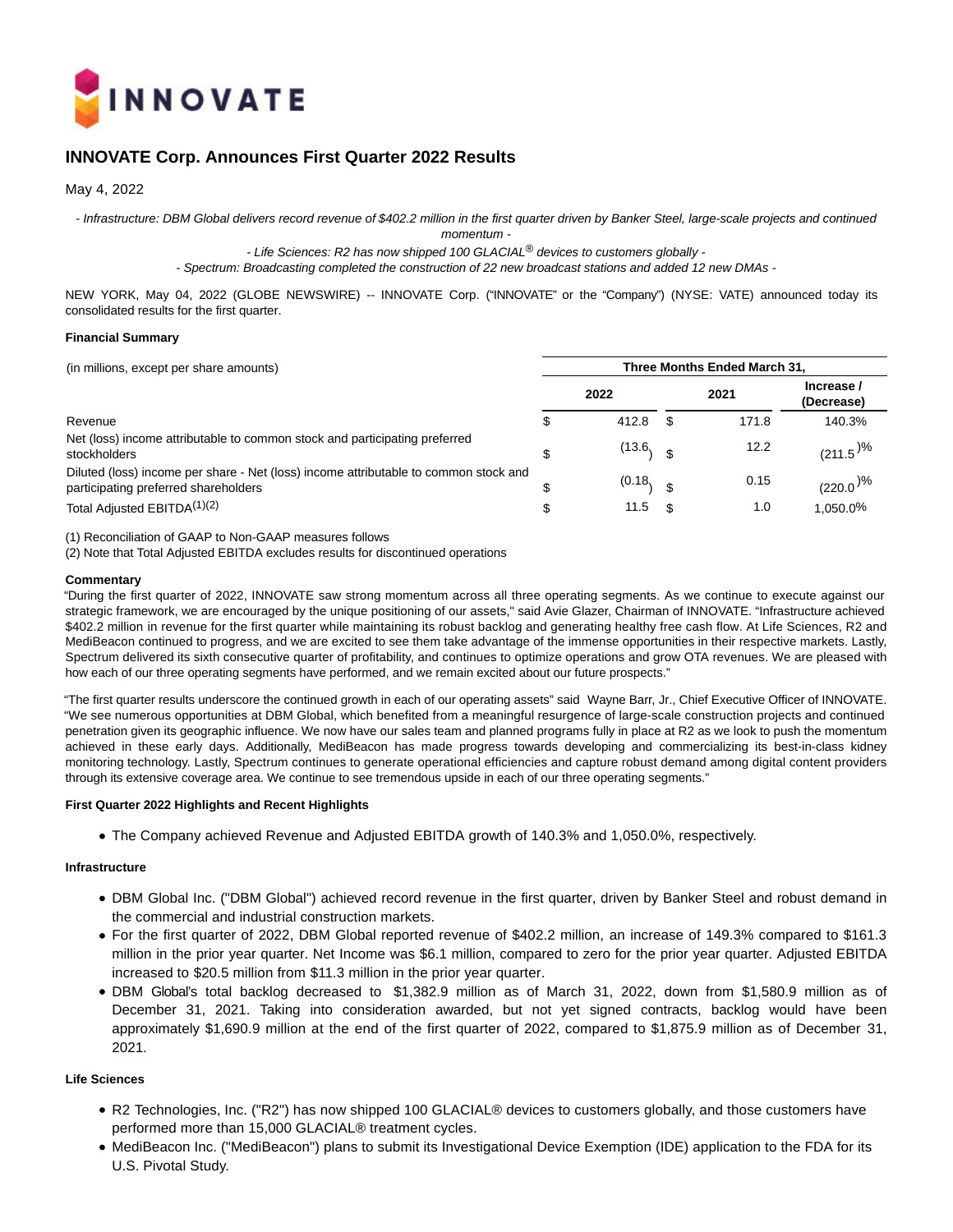## **Spectrum**

- In the first quarter of 2022, HC2 Broadcasting Holdings Inc. ("Broadcasting") completed nearly all of its remaining station builds, adding 22 new stations out of a targeted 24. The remaining two builds in Bangor, ME, are awaiting Canadian government approval, which is expected shortly. Altogether, Broadcasting will own and operate 251 stations that cover 107 designated market areas (DMAs).
- For the first quarter of 2022, Broadcasting reported revenue of \$9.8 million, a decrease of 6.7% compared to \$10.5 million in the prior year quarter. The decrease was primarily driven by lower advertising revenue at the Broadcasting network business.
- For the first quarter of 2022, Broadcasting reported Net Loss of \$3.4 million compared to \$4.4 million in the prior year quarter. Adjusted EBITDA was \$1.3 million, compared to an Adjusted EBITDA of \$0.8 million in the prior year quarter.
- Broadcasting achieved its sixth consecutive quarter of positive Adjusted EBITDA.

## **First Quarter Financial Highlights**

**Revenue:** For the first quarter of 2022, INNOVATE's consolidated revenue from continuing operations was \$412.8 million, an increase of 140.3% compared to \$171.8 million for the prior year quarter. The increase in revenue was due primarily to the Company's Infrastructure segment, driven by the contribution from Banker Steel, which was acquired in the second quarter of 2021, as well as increases in Infrastructure market demand with larger projects entering the market.

## **REVENUE by OPERATING SEGMENT**

| (in millions)         | Three Months Ended March 31, |            |  |            |  |                          |  |  |  |  |
|-----------------------|------------------------------|------------|--|------------|--|--------------------------|--|--|--|--|
|                       |                              | 2022       |  | 2021       |  | Increase /<br>(Decrease) |  |  |  |  |
| Infrastructure        | \$                           | $402.2$ \$ |  | $161.3$ \$ |  | 240.9                    |  |  |  |  |
| Life Sciences         |                              | 0.8        |  |            |  | 0.8                      |  |  |  |  |
| Spectrum              |                              | 9.8        |  | 10.5       |  | (0.7)                    |  |  |  |  |
| Consolidated INNOVATE | J                            | 412.8 \$   |  | 171.8 \$   |  | 241.0                    |  |  |  |  |

**Net Income (Loss):** For the first quarter of 2022, INNOVATE reported a Net Loss attributable to common stock and participating preferred stockholders of \$13.6 million, or \$0.18 per fully diluted share, compared to a Net Income of \$12.2 million, or \$0.15 per fully diluted share, for the prior year quarter. The decrease in the Net Income was driven by Income (Loss) from Discontinued Operations as a result of the unrepeated gain on the sale of Beyond6 of \$39.2 million and discontinued operations of the Insurance segment which was sold in the third quarter of 2021. This was partially offset by the impact of INNOVATE's Q1 2021 refinancing resulting in the related unrepeated loss on debt extinguishment and decreased interest expense, as well as the contribution from Banker Steel, which was acquired by the Infrastructure segment in the second quarter of 2021.

## **NET INCOME (LOSS) by OPERATING SEGMENT**

| Three Months Ended March 31,<br>(in millions)                              |    |        |    |        |    |                          |  |
|----------------------------------------------------------------------------|----|--------|----|--------|----|--------------------------|--|
|                                                                            |    | 2022   |    | 2021   |    | Increase /<br>(Decrease) |  |
| Infrastructure                                                             |    | 6.1    | \$ |        |    | 6.1                      |  |
| Life Sciences                                                              |    | (4.1)  |    | (4.2)  |    | 0.1                      |  |
| Spectrum                                                                   |    | (3.4)  |    | (4.4)  |    | 1.0                      |  |
| Non-operating Corporate                                                    |    | (11.3) |    | (30.8) |    | 19.5                     |  |
| Other and Eliminations                                                     |    | 0.3    |    | 0.1    |    | $0.2^{\circ}$            |  |
| Net loss attributable to INNOVATE Corp., excluding discontinued operations | \$ | (12.4) | \$ | (39.3) | \$ | 26.9                     |  |
| Net income from discontinued operations                                    |    |        |    | 51.9   |    | (51.9)                   |  |
| Net (loss) income attributable to INNOVATE Corp.                           | \$ | (12.4) | \$ | 12.6   |    | (25.0)                   |  |
| Less: Preferred dividends and deemed dividends from conversions            |    | 1.2    |    | 0.4    |    | 0.8                      |  |
| Net (loss) income attributable to common stock and participating preferred |    |        |    |        |    |                          |  |
| stockholders                                                               |    | (13.6) | \$ | 12.2   |    | (25.8)                   |  |

**Adjusted EBITDA:** For the first quarter of 2022, Total Adjusted EBITDA, which excludes discontinued operations, was \$11.5 million, compared to Total Adjusted EBITDA of \$1.0 million for the prior year quarter. The increase in first quarter Adjusted EBITDA can be attributed to the contribution from Banker Steel at the Infrastructure segment, which was acquired in the second quarter of 2021, as well as the equity investment in the Huawei Marine joint venture, as it produced higher income than in the comparable period, which is generally attributable to the timing of project work. The increase was partially offset by the completion of a high margin project at the Infrastructure design business in 2021, as well as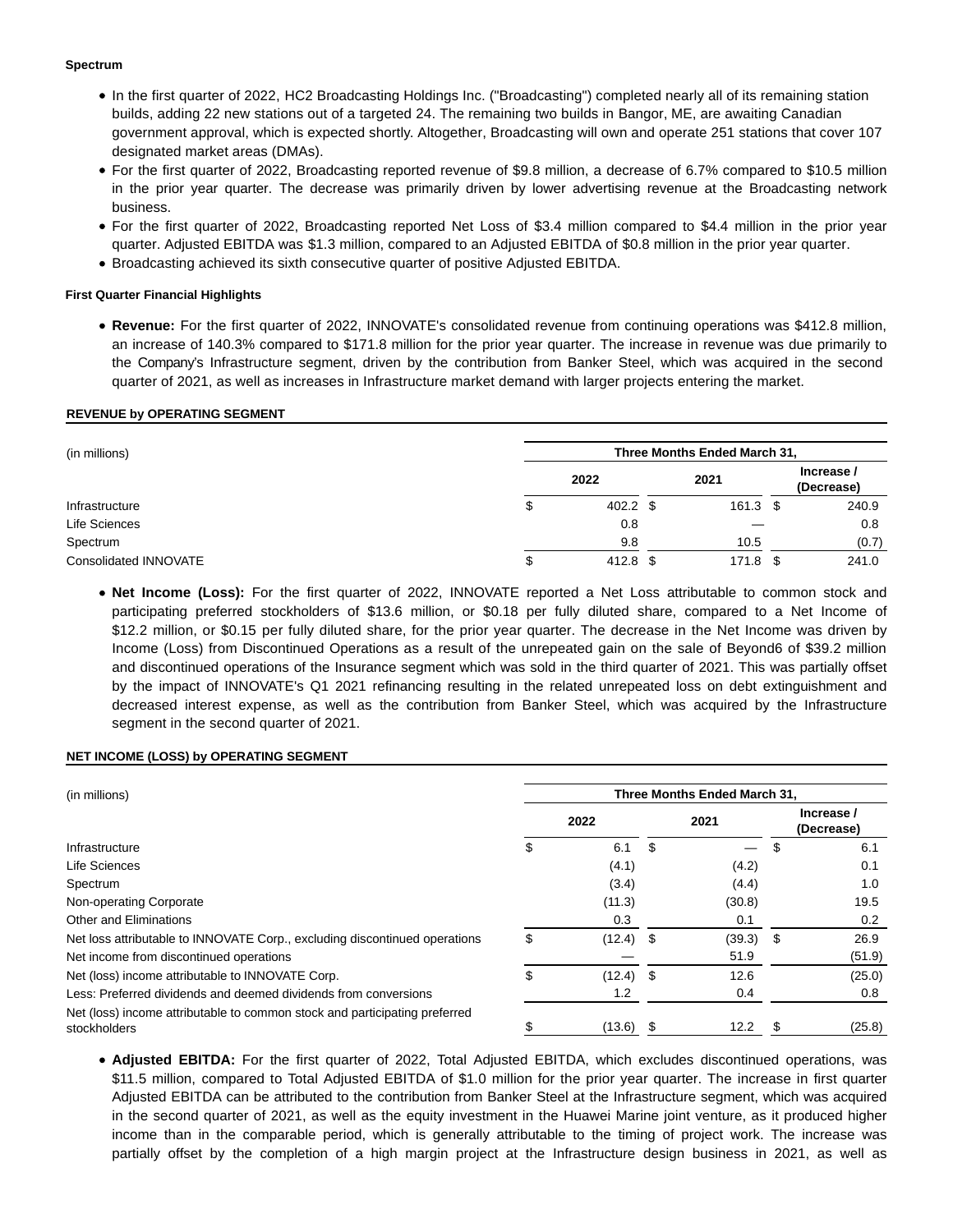increases in G&A expenses at Infrastructure due to the acquisition of Banker Steel and the Non-operating Corporate segment as a result of the timing of professional service expenses, an increase in planned discretionary bonuses, and the settlement with the Company's former CEO, which was partially offset by decreased legal expenses driven by lower activity in 2022.

## **ADJUSTED EBITDA by OPERATING SEGMENT**

| (in millions)                | Three Months Ended March 31, |       |    |       |    |                          |  |  |  |  |  |
|------------------------------|------------------------------|-------|----|-------|----|--------------------------|--|--|--|--|--|
|                              |                              | 2022  |    | 2021  |    | Increase /<br>(Decrease) |  |  |  |  |  |
| Infrastructure               | Φ                            | 20.5  | S  | 11.3  | \$ | 9.2                      |  |  |  |  |  |
| Life Sciences                |                              | (5.8) |    | (6.2) |    | 0.4                      |  |  |  |  |  |
| Spectrum                     |                              | 1.3   |    | 0.8   |    | 0.5                      |  |  |  |  |  |
| Non-operating Corporate      |                              | (4.6) |    | (4.0) |    | (0.6)                    |  |  |  |  |  |
| Other and Eliminations       |                              | 0.1   |    | (0.9) |    | 1.0                      |  |  |  |  |  |
| <b>Total Adjusted EBITDA</b> | \$                           | 11.5  | \$ | 1.0   | S  | 10.5                     |  |  |  |  |  |

**Balance Sheet:** As of March 31, 2022, INNOVATE had cash and cash equivalents of \$26.4 million compared to \$45.5 million as of December 31, 2021. On a stand-alone basis, as of March 31, 2022, the Corporate segment had cash and cash equivalents of \$5.3 million compared to \$22.0 million at December 31, 2021.

## **Conference Call**

INNOVATE will host a live conference call to discuss its first quarter 2022 financial results and operations today at 4:30 p.m. ET. The Company will post an earnings supplemental presentation in the Investor Relations section of the INNOVATE website at [innovate-ir.com,](http://innovate-ir.com/) to accompany the conference call. Dial-in instructions for the conference call and the replay follows.

- **Live Webcast and Call.** A live webcast of the conference call can be accessed by interested parties through the Investor Relations section of the INNOVATE website at [innovate-ir.com.](http://innovate-ir.com/)
	- Dial-in: 1-844-826-3033 (Domestic Toll Free) / 1-412-317-5185 (Toll/International)
	- Participant Entry Number: 10165838
- **Conference Replay\***
	- Dial-in: 1-844-512-2921 (Domestic Toll Free) / 1-412-317-6671 (Toll/International)
	- Conference Number: 10165838

\*Available approximately two hours after the end of the conference call through May 18, 2022.

#### **About INNOVATE Corp.**

INNOVATE Corp., is a portfolio of best-in-class assets in three key areas of the new economy – Infrastructure, Life Sciences and Spectrum. Dedicated to stakeholder capitalism, INNOVATE employs approximately 3,902 people across its subsidiaries. For more information, please visit: [www.INNOVATECorp.com.](https://www.globenewswire.com/Tracker?data=uBm-eessQSh8bXyBOth6O8mEjG23LB3TPsiaoFXe6X82BQL40qN7WehL0owKzuVvJpjeP2F5dZaPF-RBiXo303t6DYyzhCwD8Ok6c9Eyu6E=) 

## **Contacts**

**Investor Contact:** Anthony Rozmus [ir@innovatecorp.com](https://www.globenewswire.com/Tracker?data=v-zfAEXjKWIqA2n1M_Xz1pLYrROTuMhxQ3QDRENJDipnUQQmBfJgFxqlfEP2WWxBPc4_2p75XLT8OhOUAzpmlao8Ylusko9RogXImaxoIc0=) (212) 235-2691

## **Media Contact:**

Reevemark Paul Caminiti/Pam Greene/Luc Herbowy [INNOVATE.Team@reevemark.com](https://www.globenewswire.com/Tracker?data=webW6mSaUSuC4skeyXX71c2yQtdJi5T1Avt33LuzsBXeY6maUbf8Z3xtm2m6z-smJMHVhq--buJWtRR1gLXuK2L96Cec_XXm33fAQa14Qz3u7xtLjxv_-Mf8pfSx8DKF) (212) 433-4600

#### **Non-GAAP Financial Measures**

In this press release, INNOVATE refers to certain financial measures that are not presented in accordance with U.S. generally accepted accounting principles ("GAAP"), including Total Adjusted EBITDA (excluding discontinued operations) and Adjusted EBITDA for its operating segments.

#### **Adjusted EBITDA**

Management believes that Adjusted EBITDA provides investors with meaningful information for gaining an understanding of our results as it is frequently used by the financial community to provide insight into an organization's operating trends and facilitates comparisons between peer companies, since interest, taxes, depreciation, amortization and the other items listed in the definition of Adjusted EBITDA below can differ greatly between organizations as a result of differing capital structures and tax strategies. Adjusted EBITDA can also be a useful measure of a company's ability to service debt. While management believes that non-U.S. GAAP measurements are useful supplemental information, such adjusted results are not intended to replace our U.S. GAAP financial results. Using Adjusted EBITDA as a performance measure has inherent limitations as an analytical tool as compared to net income (loss) or other U.S. GAAP financial measures, as this non-GAAP measure excludes certain items, including items that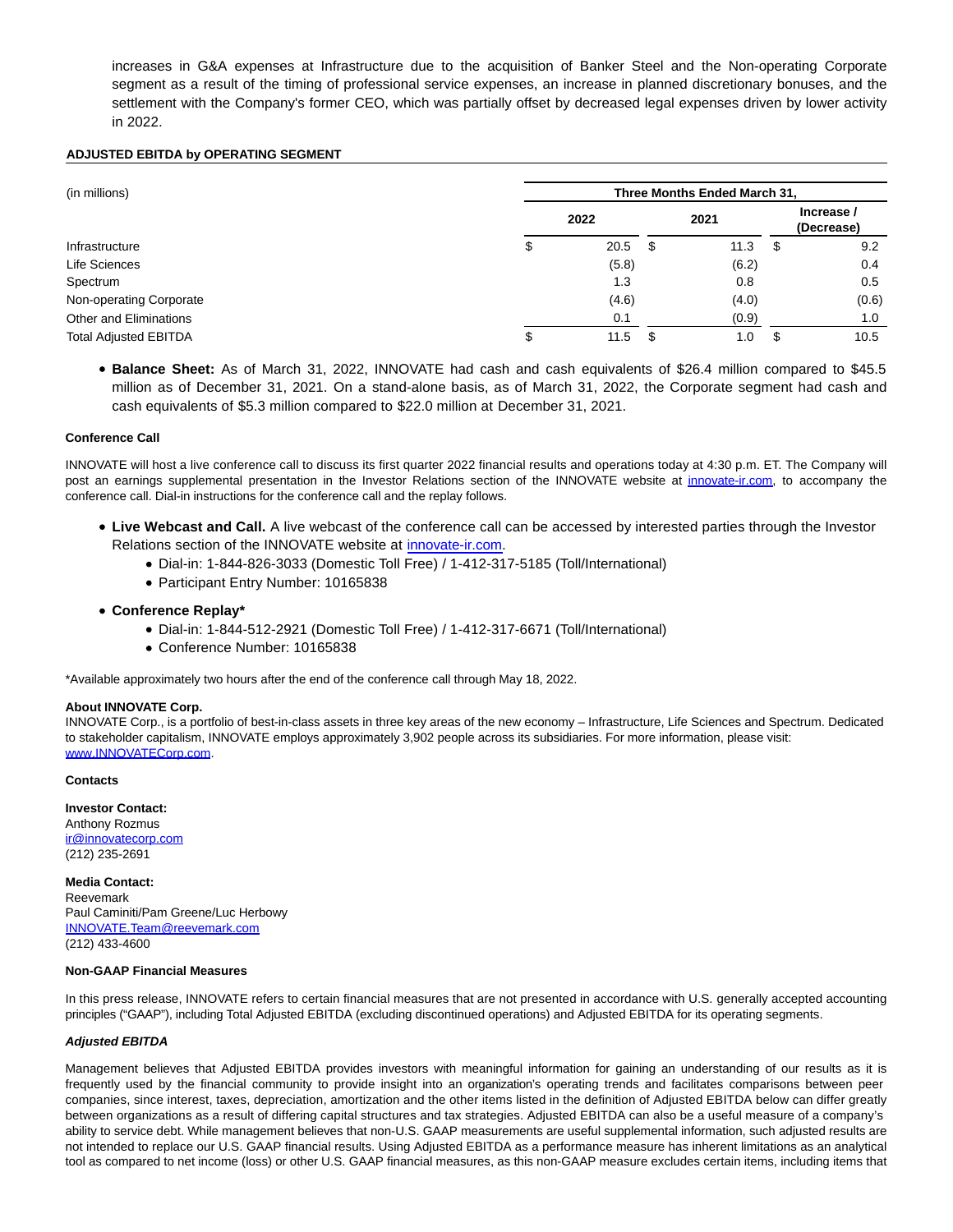are recurring in nature, which may be meaningful to investors. As a result of the exclusions, Adjusted EBITDA should not be considered in isolation and does not purport to be an alternative to net income (loss) or other U.S. GAAP financial measures as a measure of our operating performance. Adjusted EBITDA excludes the results of operations and any consolidating eliminations of our Insurance segment.

The calculation of Adjusted EBITDA, as defined by us, consists of Net income (loss) as adjusted for discontinued operations; depreciation and amortization; Other operating (income) expense, which is inclusive of (gain) loss on sale or disposal of assets, lease termination costs, asset impairment expense and FCC reimbursements; interest expense; loss on early extinguishment or restructuring of debt; other (income) expense, net; income tax (benefit) expense; noncontrolling interest; share-based compensation expense; non-recurring items; costs associated with the COVID-19 pandemic, and acquisition and disposition costs.

Management recognizes that using Adjusted EBITDA as a performance measure has inherent limitations as an analytical tool as compared to net income (loss) or other GAAP financial measures, as these non-GAAP measures exclude certain items, including items that are recurring in nature, which may be meaningful to investors.

#### **Cautionary Statement Regarding Forward-Looking Statements**

Safe Harbor Statement under the Private Securities Litigation Reform Act of 1995: This press release contains, and certain oral statements made by our representatives from time to time may contain, "forward-looking statements." Generally, forward-looking statements include information describing actions, events, results, strategies and expectations and are generally identifiable by use of the words "believes," "expects," "intends," "anticipates," "plans," "seeks," "estimates," "projects," "may," "will," "could," "might," or "continues" or similar expressions. Such forward-looking statements are based on current expectations and inherently involve certain risks, assumptions and uncertainties. The forward-looking statements in this presentation include, without limitation, any statements regarding INNOVATE's inability to predict the extent to which the COVID-19 pandemic and related impacts will continue to adversely impact INNOVATE's business operations, financial performance, results of operations, financial position, the prices of INNOVATE's securities and the achievement of INNOVATE's strategic objectives, and changes in macroeconomic and market conditions and market volatility (including developments and volatility arising from the COVID-19 pandemic), including interest rates, the value of securities and other financial assets, and the impact of such changes and volatility on INNOVATE's financial position. Such statements are based on the beliefs and assumptions of INNOVATE's management and the management of INNOVATE's subsidiaries and portfolio companies.

The Company believes these judgments are reasonable, but you should understand that these statements are not guarantees of performance, results or the creation of stockholder value and the Company's actual results could differ materially from those expressed or implied in the forward-looking statements due to a variety of important factors, both positive and negative, including those that may be identified in subsequent statements and reports filed with the Securities and Exchange Commission ("SEC"), including in our reports on Forms 10-K, 10-Q, and 8-K. Such important factors include, without limitation: developments relating to on-going hostilities in Ukraine, the severity, magnitude and duration of the COVID-19 pandemic, including impacts of the pandemic and of businesses' and governments' responses to the pandemic on INNOVATE's operations and personnel, and on commercial activity and demand across our businesses, capital market conditions, including the ability of INNOVATE and INNOVATE's subsidiaries to raise capital; the ability of INNOVATE's subsidiaries and portfolio companies to generate sufficient net income and cash flows to make upstream cash distributions; volatility in the trading price of INNOVATE common stock; the ability of INNOVATE and its subsidiaries and portfolio companies to identify any suitable future acquisition or disposition opportunities; our ability to realize efficiencies, cost savings, income and margin improvements, growth, economies of scale and other anticipated benefits of strategic transactions; difficulties related to the integration of financial reporting of acquired or target businesses; difficulties completing pending and future acquisitions and dispositions; effects of litigation, indemnification claims, and other contingent liabilities; changes in regulations and tax laws; and risks that may affect the performance of the operating subsidiaries and portfolio companies of INNOVATE.

Although INNOVATE believes its expectations and assumptions regarding its future operating performance are reasonable, there can be no assurance that the expectations reflected herein will be achieved. These risks and other important factors discussed under the caption "Risk Factors" in our most recent Annual Report on Form 10-K filed with the SEC, and our other reports filed with the SEC could cause actual results to differ materially from those indicated by the forward-looking statements made in this presentation.

You should not place undue reliance on forward-looking statements. All forward-looking statements attributable to INNOVATE or persons acting on its behalf are expressly qualified in their entirety by the foregoing cautionary statements. All such statements speak only as of the date made, and unless legally required, INNOVATE undertakes no obligation to update or revise publicly any forward-looking statements, whether as a result of new information, future events or otherwise.

## **INNOVATE CORP. CONDENSED CONSOLIDATED STATEMENTS OF OPERATIONS (in millions, except per share amounts) (Unaudited)**

|                                                       | Three Months Ended March 31, |    |        |  |  |  |  |  |
|-------------------------------------------------------|------------------------------|----|--------|--|--|--|--|--|
|                                                       | 2022                         |    |        |  |  |  |  |  |
| Revenue                                               | \$<br>412.8                  | \$ | 171.8  |  |  |  |  |  |
| Cost of revenue                                       | 363.0                        |    | 141.3  |  |  |  |  |  |
| <b>Gross profit</b>                                   | 49.8                         |    | 30.5   |  |  |  |  |  |
| Operating expenses:                                   |                              |    |        |  |  |  |  |  |
| Selling, general and administrative                   | 42.6                         |    | 37.1   |  |  |  |  |  |
| Depreciation and amortization                         | 6.9                          |    | 3.9    |  |  |  |  |  |
| Other operating (gain) loss                           | (0.4)                        |    | 0.4    |  |  |  |  |  |
| Income (loss) from operations                         | 0.7                          |    | (10.9) |  |  |  |  |  |
| Other (expense) income:                               |                              |    |        |  |  |  |  |  |
| Interest expense                                      | (12.6)                       |    | (21.4) |  |  |  |  |  |
| Loss on early extinguishment or restructuring of debt |                              |    | (10.8) |  |  |  |  |  |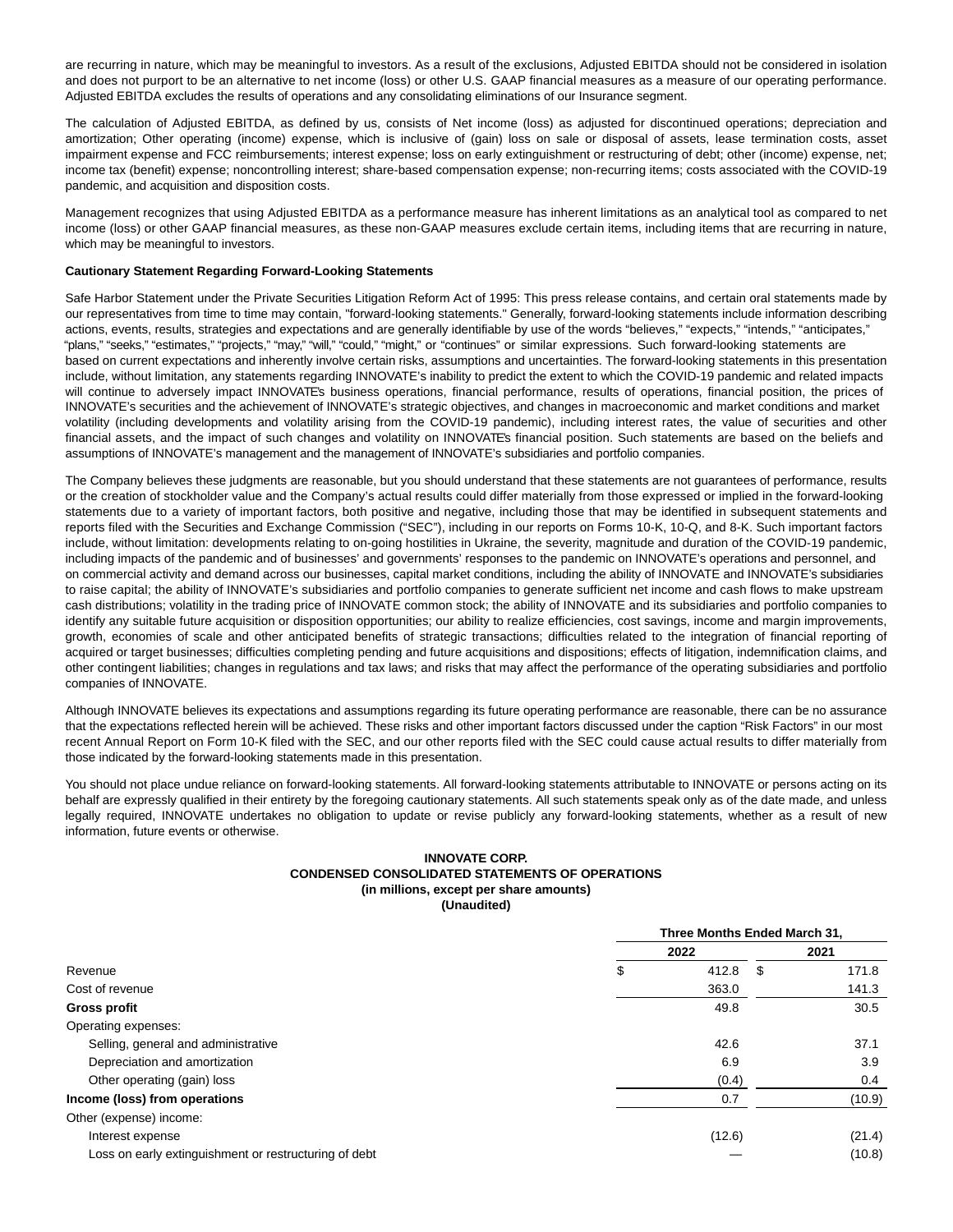| Loss from equity investees                                                                                                      | (0.5)             |     | (2.1)         |
|---------------------------------------------------------------------------------------------------------------------------------|-------------------|-----|---------------|
| Other (loss) income                                                                                                             | (0.1)             |     | $3.4^{\circ}$ |
| Loss from continuing operations before income taxes                                                                             | (12.5)            |     | (41.8)        |
| Income tax expense                                                                                                              | (1.6)             |     | (1.1)         |
| Loss from continuing operations                                                                                                 | (14.1)            |     | (42.9)        |
| Income from discontinued operations (including gain on disposal of \$40.4 million for the three<br>months ended March 31, 2021) |                   |     | 51.9          |
| Net (loss) income                                                                                                               | (14.1)            |     | 9.0           |
| Net income attributable to noncontrolling interest and redeemable noncontrolling interest                                       | 1.7               |     | 3.6           |
| Net (loss) income attributable to INNOVATE Corp.                                                                                | (12.4)            |     | 12.6          |
| Less: Preferred dividends and deemed dividends from conversions                                                                 | 1.2               |     | 0.4           |
| Net (loss) income attributable to common stock and participating preferred stockholders                                         | \$<br>(13.6)      | \$  | 12.2          |
|                                                                                                                                 |                   |     |               |
| Loss per common share - continuing operations                                                                                   |                   |     |               |
| Basic                                                                                                                           | \$<br>$(0.18)$ \$ |     | (0.51)        |
| <b>Diluted</b>                                                                                                                  | \$<br>$(0.18)$ \$ |     | (0.51)        |
| Income per common share - discontinued operations                                                                               |                   |     |               |
| <b>Basic</b>                                                                                                                    | \$                | \$  | 0.66          |
| <b>Diluted</b>                                                                                                                  | \$                | \$  | 0.66          |
| (Loss) income per share - Net loss attributable to common stock and participating preferred<br>stockholders                     |                   |     |               |
| <b>Basic</b>                                                                                                                    | \$<br>(0.18)      | -\$ | 0.15          |
| <b>Diluted</b>                                                                                                                  | \$<br>$(0.18)$ \$ |     | 0.15          |
| Weighted average common shares outstanding:                                                                                     |                   |     |               |
| <b>Basic</b>                                                                                                                    | 77.3              |     | 76.9          |
| <b>Diluted</b>                                                                                                                  |                   |     |               |

## **INNOVATE CORP. CONDENSED CONSOLIDATED BALANCE SHEET (in millions, except share amounts) (Unaudited)**

|                                                                                       | March 31,<br>2022 | December 31,<br>2021 |
|---------------------------------------------------------------------------------------|-------------------|----------------------|
| Assets                                                                                |                   |                      |
| <b>Current assets</b>                                                                 |                   |                      |
| Cash and cash equivalents                                                             | \$<br>26.4        | \$<br>45.5           |
| Accounts receivable, net                                                              | 274.4             | 247.1                |
| Contract assets                                                                       | 140.6             | 118.6                |
| Inventory                                                                             | 19.5              | 17.0                 |
| Restricted cash                                                                       | 2.0               | 2.0                  |
| Assets held for sale                                                                  | 1.5               | 1.5                  |
| Other current assets                                                                  | 12.2              | 10.9                 |
| <b>Total current assets</b>                                                           | 476.6             | 442.6                |
| Investments                                                                           | 60.2              | 56.0                 |
| Deferred tax asset                                                                    | 3.1               | 3.0                  |
| Property, plant and equipment, net                                                    | 165.8             | 169.9                |
| Goodwill                                                                              | 127.5             | 127.4                |
| Intangibles, net                                                                      | 204.2             | 208.4                |
| Other assets                                                                          | 74.8              | 73.3                 |
| <b>Total assets</b>                                                                   | 1,112.2           | \$<br>1,080.6        |
| Liabilities, temporary equity and stockholders' deficit<br><b>Current liabilities</b> |                   |                      |

Accounts payable **179.2 Accounts** payable **179.2 179.2 179.2** Accrued liabilities 86.1 93.4 Current portion of debt obligations 69.5 Contract liabilities 55.1 79.1 Other current liabilities 19.8 18.3 **Total current liabilities** 439.5 439.5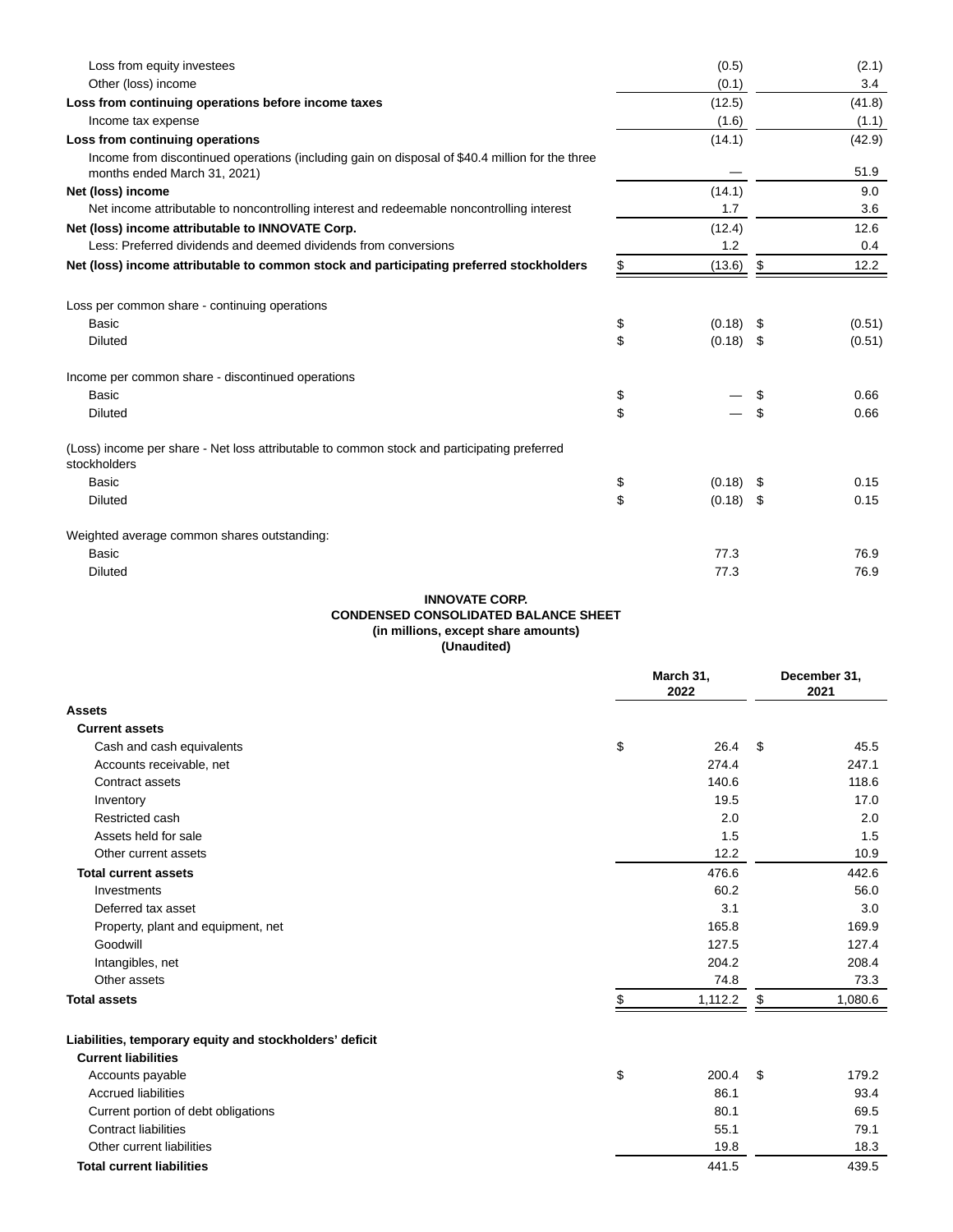| Deferred tax liability                                                                                 | 9.5           | 9.1           |
|--------------------------------------------------------------------------------------------------------|---------------|---------------|
| Debt obligations                                                                                       | 601.0         | 556.8         |
| Other liabilities                                                                                      | 63.3          | 63.3          |
| <b>Total liabilities</b>                                                                               | 1,115.3       | 1,068.7       |
| <b>Commitments and contingencies</b>                                                                   |               |               |
| <b>Temporary equity</b>                                                                                |               |               |
| Preferred stock                                                                                        | 18.5          | 18.8          |
| Redeemable noncontrolling interest                                                                     | 47.7          | 49.3          |
| <b>Total temporary equity</b>                                                                          | 66.2          | 68.1          |
| Stockholders' deficit                                                                                  |               |               |
| Common stock, \$0.001 par value                                                                        | 0.1           | 0.1           |
| Shares authorized: 160,000,000 at March 31, 2022 and December 31, 2021, respectively                   |               |               |
| Shares issued: 79,821,751 and 79,225,964 at March 31, 2022 and December 31, 2021,<br>respectively      |               |               |
| Shares outstanding: 78,432,535 and 77,836,748 at March 31, 2022 and December 31,<br>2021, respectively |               |               |
| Additional paid-in capital                                                                             | 330.8         | 330.6         |
| Treasury stock, at cost: 1,389,216 and 1,389,216 shares at March 31, 2022 and December 31,             |               |               |
| 2021, respectively                                                                                     | (5.2)         | (5.2)         |
| Accumulated deficit                                                                                    | (428.6)       | (416.2)       |
| Accumulated other comprehensive income                                                                 | 7.0           | 6.4           |
| Total INNOVATE Corp. stockholders' deficit                                                             | (95.9)        | (84.3)        |
| Noncontrolling interest                                                                                | 26.6          | 28.1          |
| Total stockholders' deficit                                                                            | (69.3)        | (56.2)        |
| Total liabilities, temporary equity and stockholders' deficit                                          | \$<br>1,112.2 | \$<br>1,080.6 |

#### **INNOVATE CORP. RECONCILIATION OF NET INCOME (LOSS) TO ADJUSTED EBITDA (Unaudited)**

| (in millions)                                                                          | Three Months ended March 31, 2022 |                |    |               |     |          |    |                            |    |                          |    |                 |
|----------------------------------------------------------------------------------------|-----------------------------------|----------------|----|---------------|-----|----------|----|----------------------------|----|--------------------------|----|-----------------|
|                                                                                        |                                   | Infrastructure |    | Life Sciences |     | Spectrum |    | Non-operating<br>Corporate |    | Other and<br>Elimination |    | <b>INNOVATE</b> |
| Net (loss) attributable to INNOVATE Corp.                                              |                                   |                |    |               |     |          |    |                            |    |                          | \$ | (12.4)          |
| Less: Discontinued operations                                                          |                                   |                |    |               |     |          |    |                            |    |                          |    |                 |
| Net Income (loss) attributable to INNOVATE<br>Corp., excluding discontinued operations | \$                                | 6.1            | \$ | (4.1)         | -\$ | (3.4)    | \$ | (11.3)                     | S  | 0.3                      | \$ | (12.4)          |
| Adjustments to reconcile net income (loss) to<br><b>Adjusted EBITDA:</b>               |                                   |                |    |               |     |          |    |                            |    |                          |    |                 |
| Depreciation and amortization                                                          |                                   | 5.3            |    | 0.1           |     | 1.5      |    |                            |    |                          |    | 6.9             |
| Depreciation and amortization (included in                                             |                                   |                |    |               |     |          |    |                            |    |                          |    |                 |
| cost of revenue)                                                                       |                                   | 3.7            |    |               |     |          |    |                            |    |                          |    | 3.7             |
| Other operating (income) expense                                                       |                                   | (0.6)          |    |               |     | 0.2      |    |                            |    |                          |    | (0.4)           |
| Interest expense                                                                       |                                   | 2.2            |    |               |     | 2.0      |    | 8.4                        |    |                          |    | 12.6            |
| Other expense (income), net                                                            |                                   | 0.1            |    | 0.1           |     | 1.5      |    | (1.6)                      |    |                          |    | 0.1             |
| Income tax expense (benefit)                                                           |                                   | 2.9            |    |               |     |          |    | (1.3)                      |    |                          |    | 1.6             |
| Noncontrolling interest                                                                |                                   | 0.6            |    | (2.0)         |     | (0.6)    |    |                            |    | 0.3                      |    | (1.7)           |
| Share-based compensation expense                                                       |                                   |                |    | 0.1           |     |          |    | 0.7                        |    |                          |    | 0.8             |
| Acquisition and disposition costs                                                      |                                   | 0.2            |    |               |     | 0.1      |    | 0.5                        |    | (0.5)                    |    | 0.3             |
| <b>Adjusted EBITDA</b>                                                                 | \$                                | 20.5           | \$ | (5.8)         | \$  | 1.3      | \$ | (4.6)                      | \$ | 0.1                      | \$ | 11.5            |

| (in millions)                                                                          |                | Three Months ended March 31, 2021 |               |       |          |       |                            |        |                          |     |    |                 |  |
|----------------------------------------------------------------------------------------|----------------|-----------------------------------|---------------|-------|----------|-------|----------------------------|--------|--------------------------|-----|----|-----------------|--|
|                                                                                        | Infrastructure |                                   | Life Sciences |       | Spectrum |       | Non-operating<br>Corporate |        | Other and<br>Elimination |     |    | <b>INNOVATE</b> |  |
| Net income attributable to INNOVATE Corp.                                              |                |                                   |               |       |          |       |                            |        |                          |     | \$ | 12.6            |  |
| Less: Discontinued operations                                                          |                |                                   |               |       |          |       |                            |        |                          |     |    | 51.9            |  |
| Net Income (loss) attributable to INNOVATE<br>Corp., excluding discontinued operations | \$             |                                   | \$            | (4.2) | - \$     | (4.4) | S                          | (30.8) | \$                       | 0.1 | \$ | (39.3)          |  |
| Adjustments to reconcile net income (loss) to<br><b>Adjusted EBITDA:</b>               |                |                                   |               |       |          |       |                            |        |                          |     |    |                 |  |
| Depreciation and amortization                                                          |                | 2.4                               |               |       |          | 1.5   |                            |        |                          |     |    | 3.9             |  |
| Depreciation and amortization (included in<br>cost of revenue)                         |                | 2.3                               |               |       |          |       |                            |        |                          |     |    | 2.3             |  |